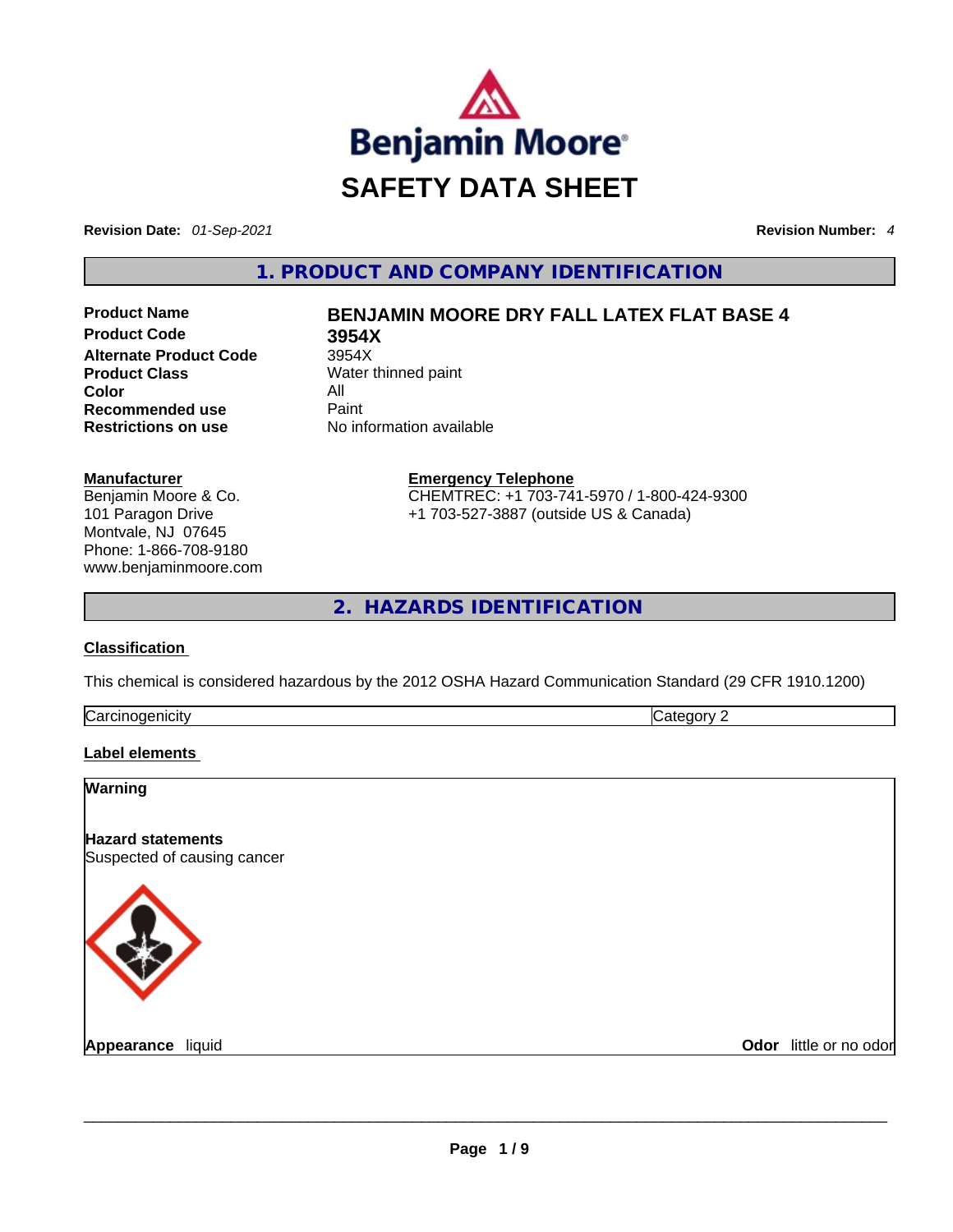#### **Precautionary Statements - Prevention**

Obtain special instructions before use Do not handle until all safety precautions have been read and understood Use personal protective equipment as required

#### **Precautionary Statements - Response**

IF exposed or concerned: Get medical advice/attention

#### **Precautionary Statements - Storage**

Store locked up

#### **Precautionary Statements - Disposal**

Dispose of contents/container to an approved waste disposal plant

### **Hazards not otherwise classified (HNOC)**

Not applicable

#### **Other information**

No information available

 **WARNING:** This product contains isothiazolinone compounds at levels of <0.1%. These substances are biocides commonly found in most paints and a variety of personal care products as a preservative. Certain individuals may be sensitive or allergic to these substances, even at low levels.

# **3. COMPOSITION INFORMATION ON COMPONENTS**

| <b>Chemical name</b> | CAS No.    | Weight-%  |
|----------------------|------------|-----------|
| ∟imestone            | 1317-65-3  | $35 - 40$ |
| Diatomaceous earth   | 61790-53-2 |           |
| Sodium nitrite       | 7632-00-0  | - 0.5     |

## **4. FIRST AID MEASURES**

| <b>General Advice</b>                            | No hazards which require special first aid measures.                                                     |
|--------------------------------------------------|----------------------------------------------------------------------------------------------------------|
| <b>Eye Contact</b>                               | Rinse thoroughly with plenty of water for at least 15 minutes and consult a<br>physician.                |
| <b>Skin Contact</b>                              | Wash off immediately with soap and plenty of water while removing all<br>contaminated clothes and shoes. |
| <b>Inhalation</b>                                | Move to fresh air. If symptoms persist, call a physician.                                                |
| Ingestion                                        | Clean mouth with water and afterwards drink plenty of water. Consult a physician<br>if necessary.        |
| <b>Most Important</b><br><b>Symptoms/Effects</b> | None known.                                                                                              |
| <b>Notes To Physician</b>                        | Treat symptomatically.                                                                                   |
|                                                  |                                                                                                          |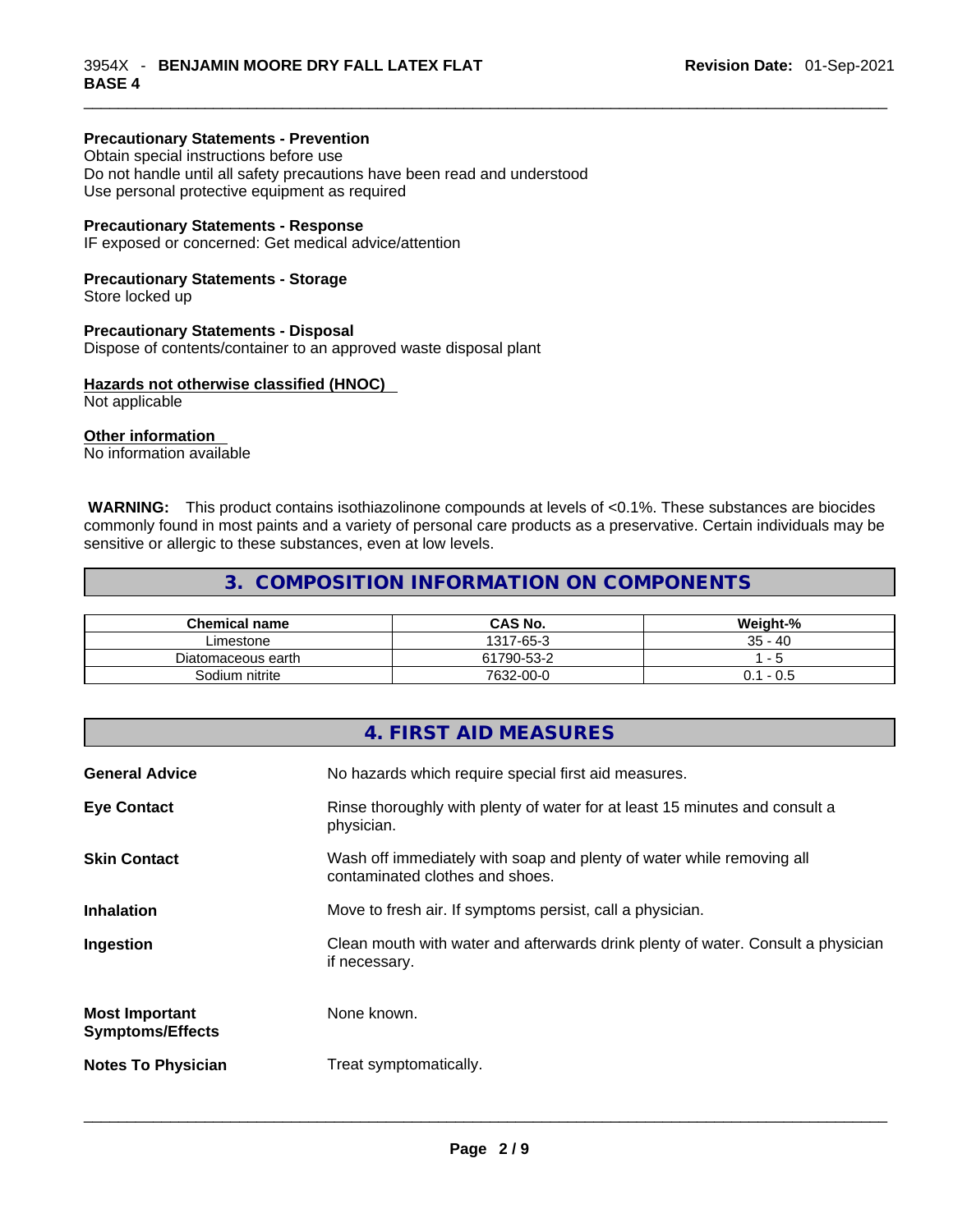# **5. FIRE-FIGHTING MEASURES**

| <b>Suitable Extinguishing Media</b>                                                     | Use extinguishing measures that are appropriate to local<br>circumstances and the surrounding environment.                                   |
|-----------------------------------------------------------------------------------------|----------------------------------------------------------------------------------------------------------------------------------------------|
| Protective equipment and precautions for firefighters                                   | As in any fire, wear self-contained breathing apparatus<br>pressure-demand, MSHA/NIOSH (approved or equivalent)<br>and full protective gear. |
| <b>Specific Hazards Arising From The Chemical</b>                                       | Closed containers may rupture if exposed to fire or<br>extreme heat.                                                                         |
| Sensitivity to mechanical impact                                                        | No                                                                                                                                           |
| Sensitivity to static discharge                                                         | No                                                                                                                                           |
| <b>Flash Point Data</b><br>Flash point (°F)<br><b>Flash Point (°C)</b><br><b>Method</b> | Not applicable<br>Not applicable<br>Not applicable                                                                                           |
| <b>Flammability Limits In Air</b>                                                       |                                                                                                                                              |
| Lower flammability limit:<br><b>Upper flammability limit:</b>                           | Not applicable<br>Not applicable                                                                                                             |
| <b>Flammability: 0</b><br>NFPA<br>Health: 1                                             | <b>Instability: 0</b><br><b>Special: Not Applicable</b>                                                                                      |
| <b>NFPA Legend</b><br>0 - Not Hazardous<br>1 - Slightly<br>2 - Moderate                 |                                                                                                                                              |

- 3 High
- 
- 4 Severe

*The ratings assigned are only suggested ratings, the contractor/employer has ultimate responsibilities for NFPA ratings where this system is used.* 

*Additional information regarding the NFPA rating system is available from the National Fire Protection Agency (NFPA) at www.nfpa.org.* 

# **6. ACCIDENTAL RELEASE MEASURES**

| <b>Personal Precautions</b>      | Avoid contact with skin, eyes and clothing. Ensure adequate ventilation.                             |
|----------------------------------|------------------------------------------------------------------------------------------------------|
| <b>Other Information</b>         | Prevent further leakage or spillage if safe to do so.                                                |
| <b>Environmental precautions</b> | See Section 12 for additional Ecological Information.                                                |
| <b>Methods for Cleaning Up</b>   | Soak up with inert absorbent material. Sweep up and shovel into suitable<br>containers for disposal. |

# **7. HANDLING AND STORAGE**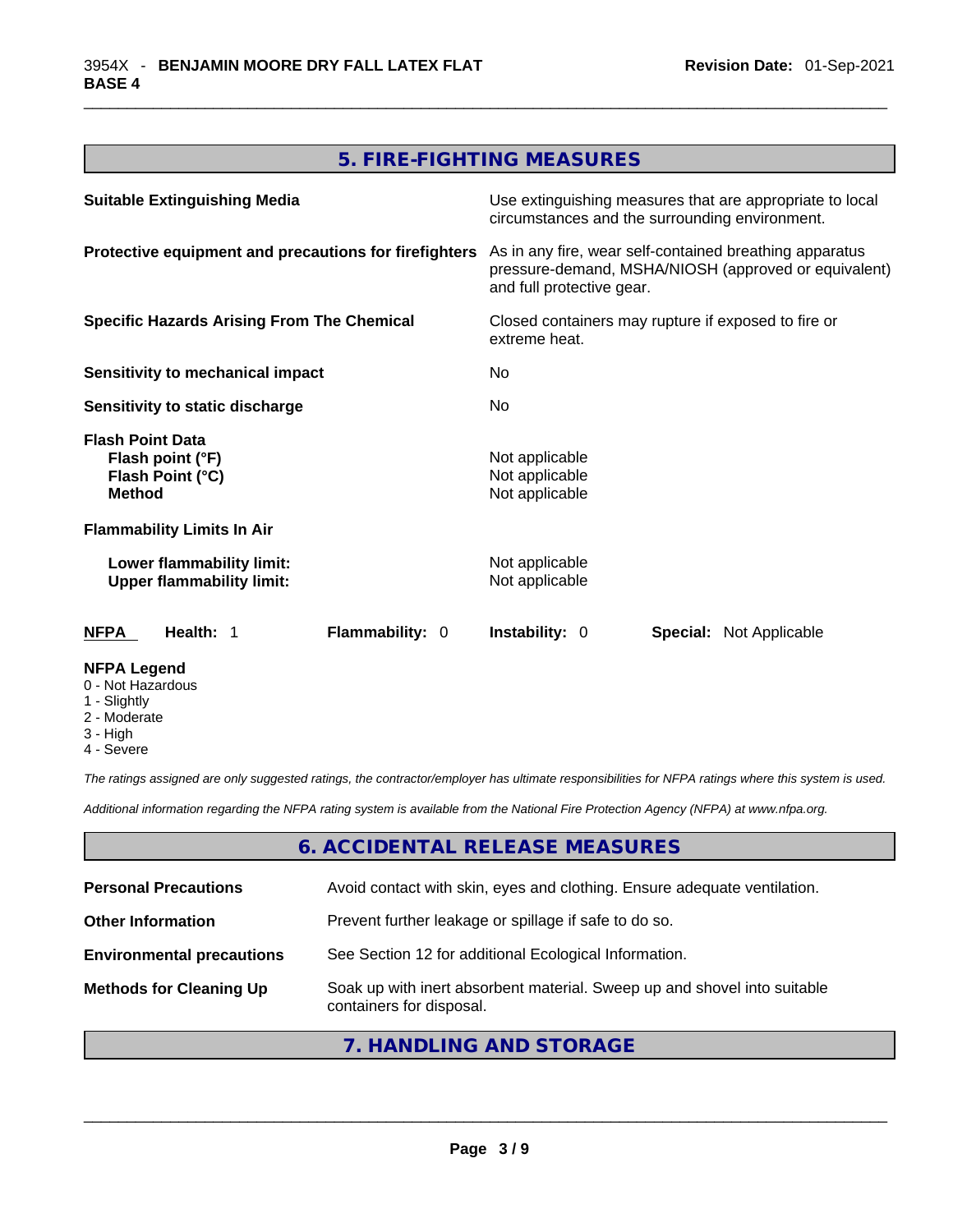| <b>Handling</b>               | Avoid contact with skin, eyes and clothing. Avoid breathing vapors, spray mists or<br>sanding dust. In case of insufficient ventilation, wear suitable respiratory<br>equipment. |
|-------------------------------|----------------------------------------------------------------------------------------------------------------------------------------------------------------------------------|
| <b>Storage</b>                | Keep container tightly closed. Keep out of the reach of children.                                                                                                                |
| <b>Incompatible Materials</b> | No information available                                                                                                                                                         |

# **8. EXPOSURE CONTROLS/PERSONAL PROTECTION**

#### **Exposure Limits**

| <b>Chemical name</b> | <b>ACGIH TLV</b> | <b>OSHA PEL</b>   |
|----------------------|------------------|-------------------|
| Limestone            | N/E              | 15 mg/m $3$ - TWA |
|                      |                  | 5 mg/m $3$ - TWA  |
| Diatomaceous earth   | N/E              |                   |
|                      |                  | 20 mppcf - TWA    |

#### **Legend**

ACGIH - American Conference of Governmental Industrial Hygienists Exposure Limits OSHA - Occupational Safety & Health Administration Exposure Limits N/E - Not Established

| <b>Engineering Measures</b> | Ensure adequate ventilation, especially in confined areas. |  |
|-----------------------------|------------------------------------------------------------|--|
|                             |                                                            |  |

# **Personal Protective Equipment**

| <b>Eye/Face Protection</b>    | Safety glasses with side-shields.                                        |
|-------------------------------|--------------------------------------------------------------------------|
| <b>Skin Protection</b>        | Protective gloves and impervious clothing.                               |
| <b>Respiratory Protection</b> | In case of insufficient ventilation wear suitable respiratory equipment. |
| <b>Hygiene Measures</b>       | Avoid contact with skin, eyes and clothing. Remove and wash contaminated |

# **9. PHYSICAL AND CHEMICAL PROPERTIES**

clothing before re-use. Wash thoroughly after handling.

| little or no odor<br>Odor<br>No information available<br><b>Odor Threshold</b><br>11.3 - 11.4<br>Density (Ibs/gal)<br><b>Specific Gravity</b><br>$1.35 - 1.37$<br>No information available<br>рH<br>No information available<br><b>Viscosity (cps)</b><br>Solubility(ies)<br>No information available<br>No information available<br><b>Water solubility</b><br><b>Evaporation Rate</b><br>No information available<br>No information available<br>Vapor pressure<br>No information available<br>Vapor density<br>Wt. % Solids<br>$50 - 60$<br>Vol. % Solids<br>$30 - 40$<br>40 - 50<br>Wt. % Volatiles<br>$60 - 70$<br>Vol. % Volatiles<br><b>VOC Regulatory Limit (g/L)</b><br>< 50 |  |
|---------------------------------------------------------------------------------------------------------------------------------------------------------------------------------------------------------------------------------------------------------------------------------------------------------------------------------------------------------------------------------------------------------------------------------------------------------------------------------------------------------------------------------------------------------------------------------------------------------------------------------------------------------------------------------------|--|
|---------------------------------------------------------------------------------------------------------------------------------------------------------------------------------------------------------------------------------------------------------------------------------------------------------------------------------------------------------------------------------------------------------------------------------------------------------------------------------------------------------------------------------------------------------------------------------------------------------------------------------------------------------------------------------------|--|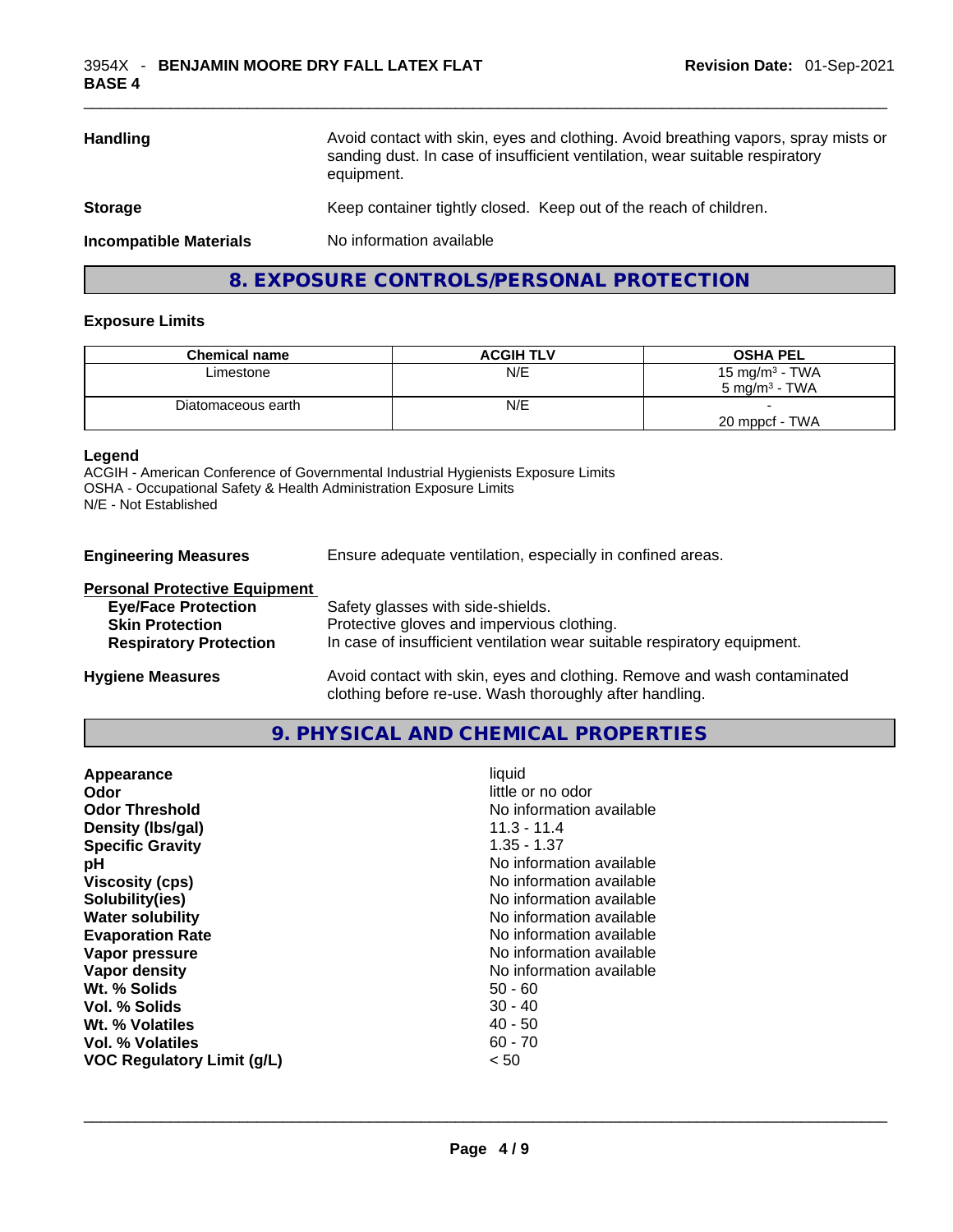| 212                      |
|--------------------------|
| 100                      |
| 32                       |
| 0                        |
| Not applicable           |
| Not applicable           |
| Not applicable           |
| Not applicable           |
| Not applicable           |
| Not applicable           |
| No information available |
| No information available |
| No information available |
| No information available |
| No information available |
|                          |

# **10. STABILITY AND REACTIVITY**

| <b>Reactivity</b>                         | Not Applicable                           |
|-------------------------------------------|------------------------------------------|
| <b>Chemical Stability</b>                 | Stable under normal conditions.          |
| <b>Conditions to avoid</b>                | Prevent from freezing.                   |
| <b>Incompatible Materials</b>             | No materials to be especially mentioned. |
| <b>Hazardous Decomposition Products</b>   | None under normal use.                   |
| <b>Possibility of hazardous reactions</b> | None under normal conditions of use.     |

# **11. TOXICOLOGICAL INFORMATION**

## **Information on likely routes of exposure**

**Principal Routes of Exposure** Eye contact, skin contact and inhalation.

**Acute Toxicity** 

**Product Information** No information available

# **Symptoms related to the physical, chemical and toxicological characteristics**

**Symptoms** No information available

# **Delayed and immediate effects as well as chronic effects from short and long-term exposure**

| Eye contact         | May cause slight irritation.                                                      |
|---------------------|-----------------------------------------------------------------------------------|
| <b>Skin contact</b> | Substance may cause slight skin irritation. Prolonged or repeated contact may dry |
|                     | skin and cause irritation.                                                        |
| <b>Inhalation</b>   | May cause irritation of respiratory tract.                                        |
|                     |                                                                                   |
|                     |                                                                                   |
|                     |                                                                                   |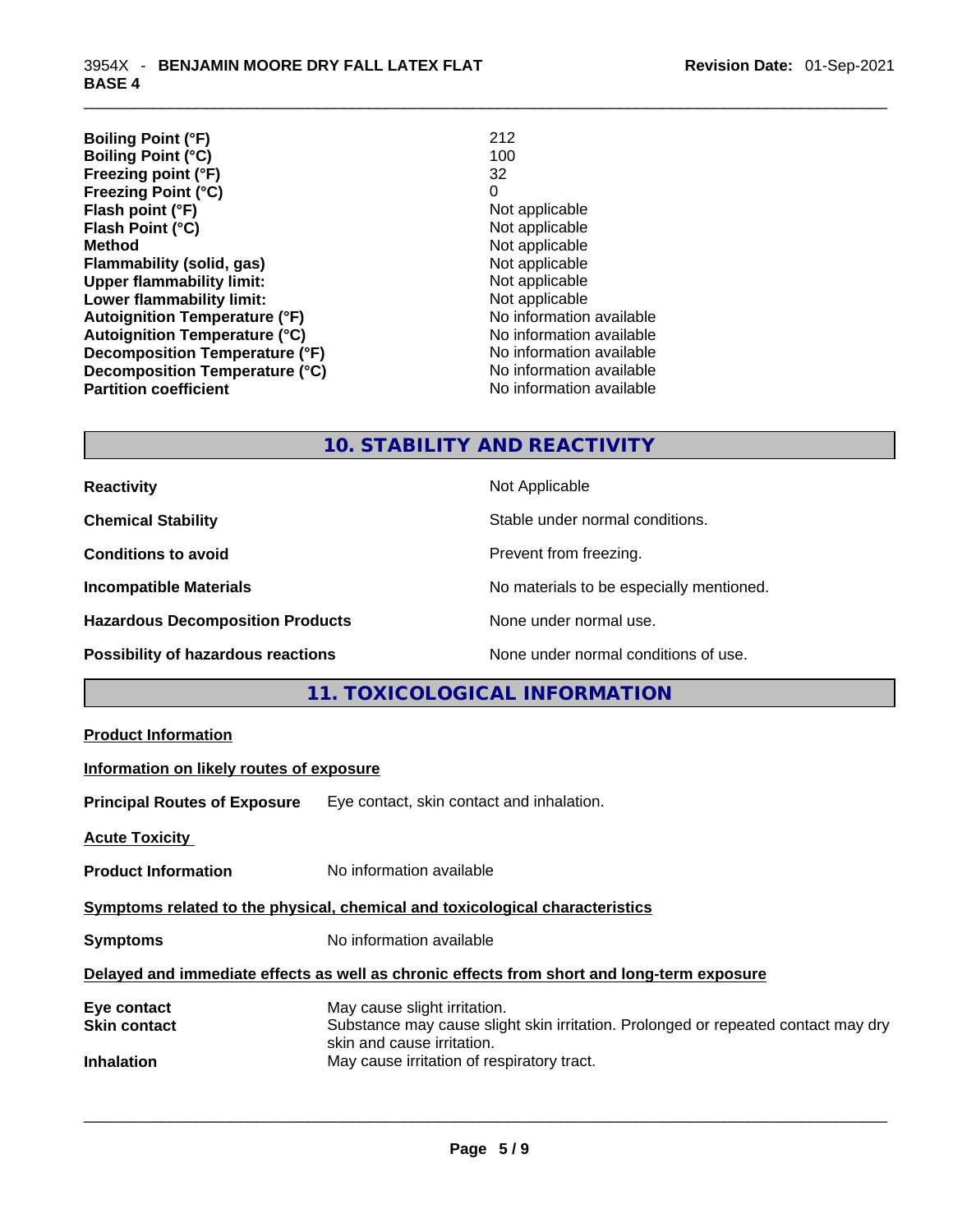| Ingestion                       | Ingestion may cause gastrointestinal irritation, nausea, vomiting and diarrhea. |
|---------------------------------|---------------------------------------------------------------------------------|
| <b>Sensitization</b>            | No information available                                                        |
| <b>Neurological Effects</b>     | No information available.                                                       |
| <b>Mutagenic Effects</b>        | No information available.                                                       |
| <b>Reproductive Effects</b>     | No information available.                                                       |
| <b>Developmental Effects</b>    | No information available.                                                       |
| <b>Target organ effects</b>     | No information available.                                                       |
| <b>STOT - single exposure</b>   | No information available.                                                       |
| <b>STOT - repeated exposure</b> | No information available.                                                       |
| Other adverse effects           | No information available.                                                       |
| <b>Aspiration Hazard</b>        | No information available                                                        |

#### **Numerical measures of toxicity**

**The following values are calculated based on chapter 3.1 of the GHS document**

**ATEmix (oral)** 18272 mg/kg

#### **Component Information**

| Chemical name  | Oral LD50           | Dermal LD50 | <b>Inhalation LC50</b>                    |
|----------------|---------------------|-------------|-------------------------------------------|
| Sodium nitrite | Rat<br>$= 85$ mg/kg |             | ) 4 h<br>Rat <sup>'</sup><br>$= 5.5$ mg/L |
| 7632-00-0      |                     |             |                                           |

#### **Chronic Toxicity**

#### **Carcinogenicity**

*The information below indicates whether each agency has listed any ingredient as a carcinogen:.* 

| <b>Chemical name</b> | IARC                 | <b>NTP</b> | OSHA   |
|----------------------|----------------------|------------|--------|
|                      | 2A<br>Probable Human |            | ∟isted |
| Sodium nitrite       | Carcinogen           |            |        |

#### **Legend**

IARC - International Agency for Research on Cancer NTP - National Toxicity Program OSHA - Occupational Safety & Health Administration

**12. ECOLOGICAL INFORMATION** 

## **Ecotoxicity Effects**

The environmental impact of this product has not been fully investigated.

#### **Product Information**

#### **Acute Toxicity to Fish**

No information available

#### **Acute Toxicity to Aquatic Invertebrates**

No information available

# **Acute Toxicity to Aquatic Plants**

No information available \_\_\_\_\_\_\_\_\_\_\_\_\_\_\_\_\_\_\_\_\_\_\_\_\_\_\_\_\_\_\_\_\_\_\_\_\_\_\_\_\_\_\_\_\_\_\_\_\_\_\_\_\_\_\_\_\_\_\_\_\_\_\_\_\_\_\_\_\_\_\_\_\_\_\_\_\_\_\_\_\_\_\_\_\_\_\_\_\_\_\_\_\_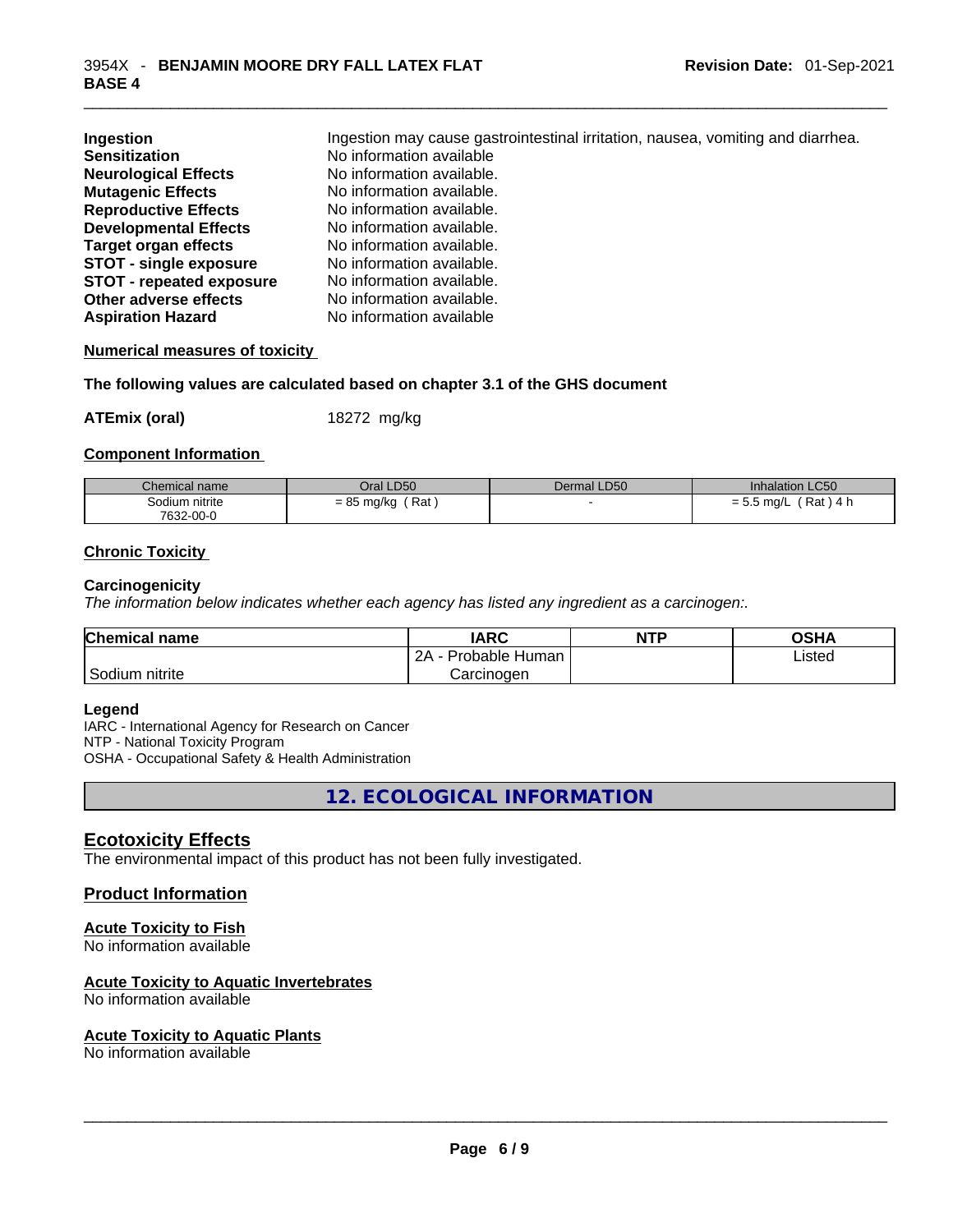#### **Persistence / Degradability**

No information available.

#### **Bioaccumulation**

There is no data for this product.

#### **Mobility in Environmental Media**

No information available.

#### **Ozone**

No information available

#### **Component Information**

#### **Acute Toxicity to Fish**

No information available

#### **Acute Toxicity to Aquatic Invertebrates**

No information available

#### **Acute Toxicity to Aquatic Plants**

No information available

|                              | 13. DISPOSAL CONSIDERATIONS                                                                                                                                                                                               |
|------------------------------|---------------------------------------------------------------------------------------------------------------------------------------------------------------------------------------------------------------------------|
| <b>Waste Disposal Method</b> | Dispose of in accordance with federal, state, and local regulations. Local<br>requirements may vary, consult your sanitation department or state-designated<br>environmental protection agency for more disposal options. |
|                              | 14. TRANSPORT INFORMATION                                                                                                                                                                                                 |
| <b>DOT</b>                   | Not regulated                                                                                                                                                                                                             |
| <b>ICAO/IATA</b>             | Not regulated                                                                                                                                                                                                             |
| <b>IMDG/IMO</b>              | Not regulated                                                                                                                                                                                                             |
|                              | <b>15. REGULATORY INFORMATION</b>                                                                                                                                                                                         |
| International Inventories    |                                                                                                                                                                                                                           |

## **International Inventories**

| <b>TSCA: United States</b> | Yes - All components are listed or exempt. |
|----------------------------|--------------------------------------------|
| <b>DSL: Canada</b>         | Yes - All components are listed or exempt. |

## **Federal Regulations**

| SARA 311/312 hazardous categorization |     |  |
|---------------------------------------|-----|--|
| Acute health hazard                   | No. |  |
| Chronic Health Hazard                 | Yes |  |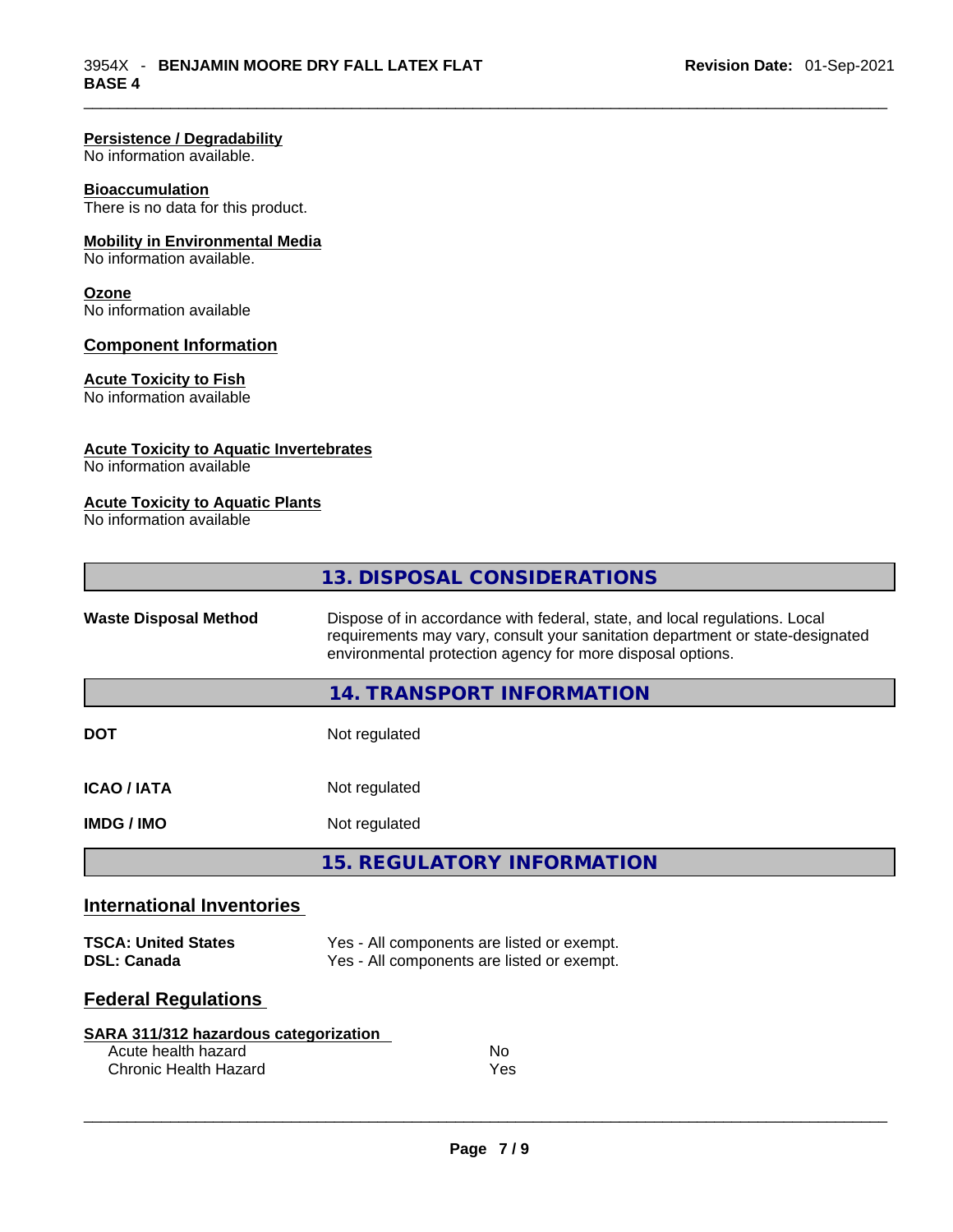| Fire hazard                       | No. |
|-----------------------------------|-----|
| Sudden release of pressure hazard | No. |
| Reactive Hazard                   | Nο  |

#### **SARA 313**

Section 313 of Title III of the Superfund Amendments and Reauthorization Act of 1986 (SARA). This product contains a chemical or chemicals which are subject to the reporting requirements of the Act and Title 40 of the Code of Federal Regulations, Part 372:

*None*

# **Clean Air Act,Section 112 Hazardous Air Pollutants (HAPs) (see 40 CFR 61)**

This product contains the following HAPs:

*None*

# **US State Regulations**

#### **California Proposition 65**

**AVIMARNING:** Cancer and Reproductive Harm– www.P65warnings.ca.gov

#### **State Right-to-Know**

| Chemical name      | <b>Massachusetts</b> | <b>New Jersey</b> | Pennsylvania |
|--------------------|----------------------|-------------------|--------------|
| Limestone          |                      |                   |              |
| Diatomaceous earth |                      |                   |              |
| Sodium nitrite     |                      |                   |              |

#### **Legend**

X - Listed

# **16. OTHER INFORMATION HMIS** - **Health:** 1\* **Flammability:** 0 **Reactivity:** 0 **PPE:** - **HMIS Legend** 0 - Minimal Hazard 1 - Slight Hazard 2 - Moderate Hazard 3 - Serious Hazard 4 - Severe Hazard \* - Chronic Hazard

X - Consult your supervisor or S.O.P. for "Special" handling instructions.

Note: The PPE rating has intentionally been left blank. Choose appropriate PPE that will protect employees from the hazards the material will *present under the actual normal conditions of use.* 

*Caution: HMISÒ ratings are based on a 0-4 rating scale, with 0 representing minimal hazards or risks, and 4 representing significant hazards or risks. Although HMISÒ ratings are not required on MSDSs under 29 CFR 1910.1200, the preparer, has chosen to provide them. HMISÒ ratings are to be used only in conjunction with a fully implemented HMISÒ program by workers who have received appropriate HMISÒ training. HMISÒ is a*